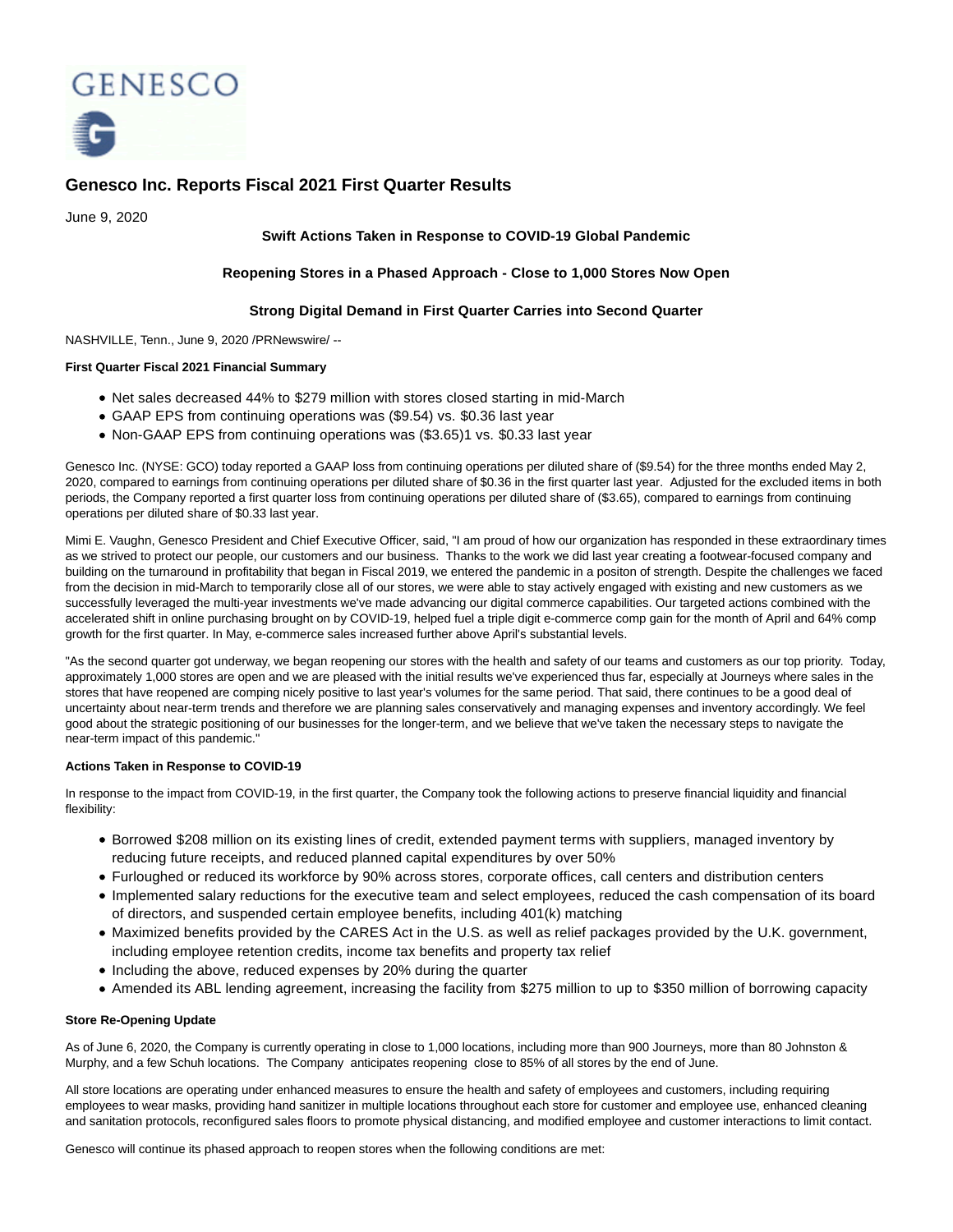- state and local governments have allowed stores to operate;
- the Company believes it can operate safely under its enhanced health and safety measures; and
- the Company believes that it can ensure the safety of its employees and customers

#### **First Quarter Review**

Net sales for the first quarter of Fiscal 2021 decreased 44% to \$279 million from \$496 million in the first quarter of Fiscal 2020. This sales decrease was driven by the closure of stores for the back half of the first quarter as a result of the COVID-19 global pandemic, lower wholesale sales and lower exchange rates, partially offset by digital comp growth of 64%. As a result of the store closures in response to COVID-19, the Company has not included first quarter Fiscal 2021 comparable sales, except for comparable direct sales, as it feels that overall sales is a more meaningful metric during this period.

#### **Comparable Sales**

| Comparable Same Store and Direct Sales: 1QFY211QFY20 |           |       |
|------------------------------------------------------|-----------|-------|
| Journeys Group                                       | NA.       | 7%    |
| Schuh Group                                          | ΝA        | 2%    |
| Johnston & Murphy Group                              | NA        | $0\%$ |
| <b>Total Genesco Comparable Sales</b>                | NA        | 5%    |
| Same Store Sales                                     | <b>NA</b> | 4%    |
| <b>Comparable Direct Sales</b>                       | 64%       | 15%   |

First quarter gross margin this year was 43.0%, down 640 basis points, compared with 49.4% last year. The decrease as a percentage of sales is due primarily to higher shipping and warehouse expense in all divisions driven by the increase in penetration of e-commerce and an increase in inventory reserves at Journeys, higher penetration of sale product at Schuh, and more markdowns at Johnston & Murphy.

Selling and administrative expense for the first quarter this year increased as a percentage of net sales due to lower sales as a result of COVID-19, but expense in dollars decreased 20% compared to the same period last year. Proactive steps taken at the onset of the COVID-19 global pandemic and lower bonus expense drove the reduction in expenses. The Company reduced selling salaries, occupancy, and compensation expense along with many other non-essential expenses compared to the previous year.

Genesco's GAAP operating loss for the first quarter was \$(156.0) million, or (55.9)% of sales this year compared with operating income of \$9.1 million, or 1.8% of sales last year. Adjusted for the excluded items in both periods, the operating loss for the first quarter was \$(69.5) million this year compared with operating income of \$8.4 million last year. Adjusted operating margin was (24.9)% of sales in the first quarter of Fiscal 2021 and 1.7% last year.

The effective tax rate for the quarter was 14.1% in Fiscal 2021 compared to 30.7% last year. The adjusted tax rate, reflecting excluded items, was 26.8% in Fiscal 2021 compared to 31.3% last year. The lower adjusted tax rate for this year primarily reflects the inability to recognize a tax benefit for certain foreign losses.

The GAAP loss from continuing operations was \$(134.6) million in the first quarter of Fiscal 2021, compared to earnings from continuing operations of \$6.5 million in the first quarter last year. Adjusted for the excluded items in both periods, the first quarter loss from continuing operations was \$(51.4) million, or (\$3.65) loss per share in Fiscal 2021, compared to earnings from continuing operations of \$5.9 million, or \$0.33 earnings per share last year.

## **Impairment Charges**

Due to the significant decline in its stock price and market capitalization resulting from the outbreak of COVID-19, the Company identified indicators of impairment in the first quarter of Fiscal 2021. As a result, the Company recognized the full impairment of goodwill in its Schuh Group and recorded a non-cash impairment charge of \$79.3 million pretax, or \$5.62 per diluted share after tax. In addition, the Company also recorded a \$5.3 million non-cash trademark impairment and \$3.0 million for retail store asset impairments for the first quarter of Fiscal 2021.

#### **Cash, Borrowings and Inventory**

Cash and cash equivalents at May 2, 2020, were \$238.6 million, compared with \$156.7 million at May 4, 2019. Total debt at the end of the first quarter of Fiscal 2021 was \$222.7 million compared with \$73.7 million at the end of last year's first quarter. Total unused availability as of May 2, 2020 was \$52.0 million and was increased by the recent amendment to our bank facility. Inventories increased 6% in the first quarter of Fiscal 2021 on a year-over-year basis.

#### **Capital Expenditures and Store Activity**

For the first quarter, capital expenditures were \$7 million, primarily related to store projects already in progress as well as digital and omni-channel initiatives. Depreciation and amortization was \$12 million. During the quarter, the Company opened three new stores and closed four stores. The Company ended the quarter with 1,479 stores compared with 1,504 stores at the end of the first quarter last year, or a decrease of 2%. Square footage was down 2% on a year-over-year basis.

#### **Share Repurchases**

The Company did not repurchase any shares during the first quarter of Fiscal 2021.

## **Fiscal 2021 Outlook**

Due to the continued uncertainty in the overall economy, the Company is not providing guidance at this time.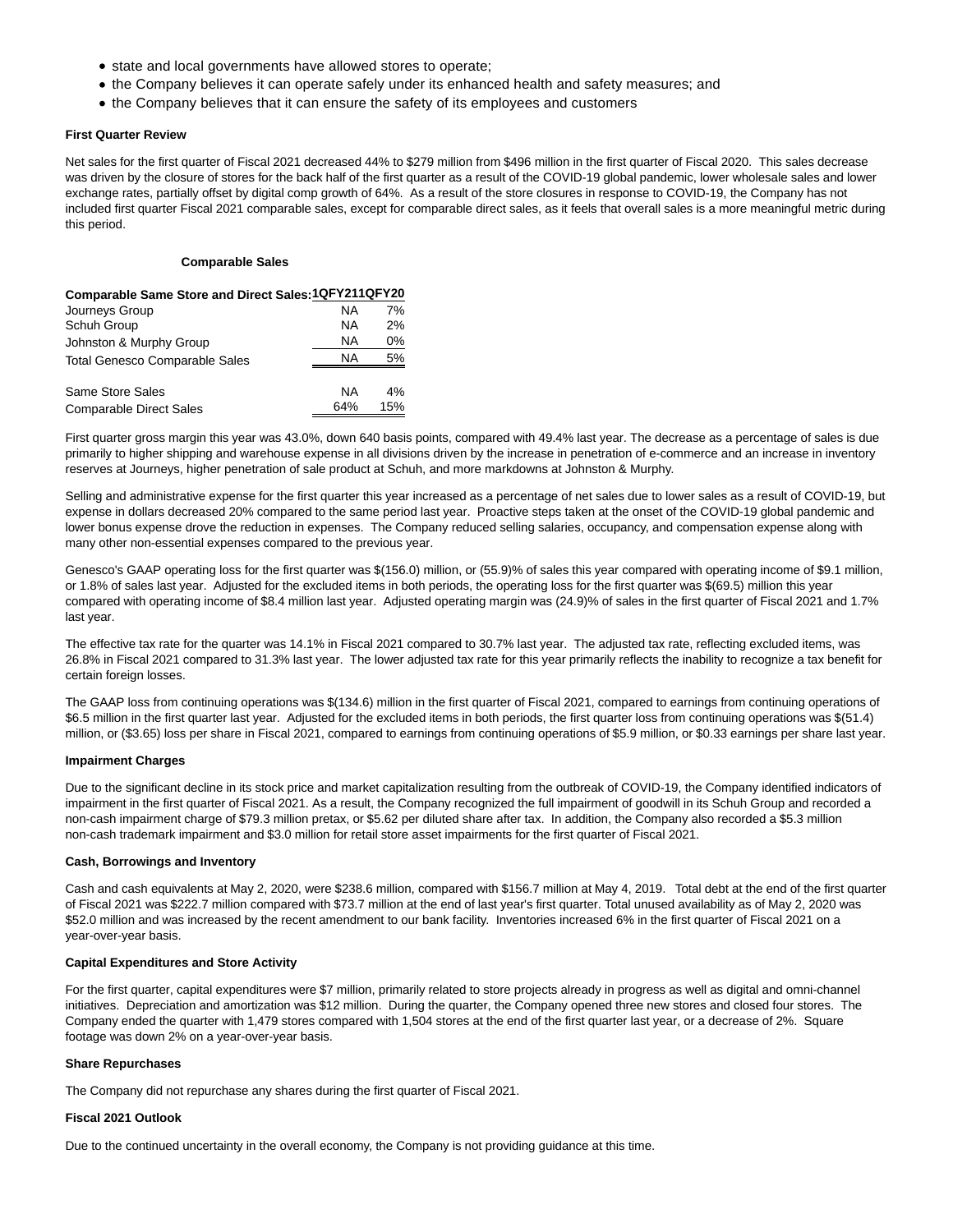#### **Conference Call, Management Commentary and Investor Presentation**

The Company has posted detailed financial commentary and a supplemental financial presentation of first quarter results on its website, [www.genesco.com,](https://c212.net/c/link/?t=0&l=en&o=2824249-1&h=482024839&u=http%3A%2F%2Fwww.genesco.com%2F&a=www.genesco.com) in the investor relations section. The Company's live conference call on June 9, 2020, at 7:30 a.m. (Central time), may be accessed through the Company's website[, www.genesco.com.](https://c212.net/c/link/?t=0&l=en&o=2824249-1&h=482024839&u=http%3A%2F%2Fwww.genesco.com%2F&a=www.genesco.com) To listen live, please go to the website at least 15 minutes early to register, download and install any necessary software.

#### **Safe Harbor Statement**

This release contains forward-looking statements, including those regarding the performance outlook for the Company and its individual businesses (including, without limitation, sales, expenses, margins, earnings and those regarding its ability to reopen stores, operate the stores safely and ensure the safety of customers and employees) and all other statements not addressing solely historical facts or present conditions. Actual results could vary materially from the expectations reflected in these statements. A number of factors could cause differences. These include adjustments to estimates and projections reflected in forward-looking statements, including as a result of the effects of COVID-19 on the Company's business including whether there is a second wave or periods of increases in the number of COVID-19 cases in locations in which the Company operates, restrictions on operations imposed by government entities and landlords, changes in public safety and health requirements, the Company's ability to adequately staff stores, limitations on the Company's ability to provide adequate personal protective equipment to employees, and the Company's ability to maintain social distancing requirements; stores closures and effects on the business as a result of civil disturbances; the level and timing of promotional activity necessary to maintain inventories at appropriate levels; the timing and amount of any share repurchases by the Company; the imposition of tariffs on products imported by the Company or its vendors as well as the ability and costs to move production of products in response to tariffs; the Company's ability to obtain from suppliers products that are in-demand on a timely basis and effectively manage disruptions in product supply or distribution, including disruptions as a result of COVID-19; unfavorable trends in fuel costs, foreign exchange rates, foreign labor and material costs, and other factors affecting the cost of products; the effects of the British decision to exit the European Union and other sources of weakness in the U.K. market; the effectiveness of the Company's omnichannel initiatives; costs associated with changes in minimum wage and overtime requirements; wage pressure in the U.S. and the U.K.; weakness in the consumer economy and retail industry; competition and fashion trends in the Company's markets; closure of stores due to COVID-19 and weakness in traffic at shopping malls and at our stores that are open; risks related to the potential for terrorist events; risks related to public health and safety events, including for example, the COVID-19 coronavirus; changes in buying patterns by significant wholesale customers; the Company's ability to continue to complete and integrate acquisitions, expand its business and diversify its product base; retained liabilities associated with divestitures of businesses including potential liabilities under leases as the prior tenant or as a guarantor of certain leases; and changes in the timing of holidays or in the onset of seasonal weather affecting period-to-period sales comparisons. Additional factors that could cause differences from expectations include the ability to open additional retail stores and to renew leases in existing stores and control or lower occupancy costs, and to conduct required remodeling or refurbishment on schedule and at expected expense levels; the Company's ability to eliminate stranded costs associated with dispositions, including the sale of the Lids Sport Group business; the Company's ability to realize anticipated cost savings, including rent savings; deterioration in the performance of individual businesses or of the Company's market value relative to its book value, resulting in impairments of fixed assets, operating lease right of use assets or intangible assets or other adverse financial consequences and the timing and amount of such impairments or other consequences; unexpected changes to the market for the Company's shares or for the retail sector in general; costs and reputational harm as a result of disruptions in the Company's business or information technology systems either by security breaches and incidents or by potential problems associated with the implementation of new or upgraded systems; and the cost and outcome of litigation, investigations and environmental matters involving the Company. Additional factors are cited in the "Risk Factors," "Legal Proceedings" and "Management's Discussion and Analysis of Financial Condition and Results of Operations" sections of, and elsewhere in, the Company's SEC filings, copies of which may be obtained from the SEC website, [www.sec.gov,](https://c212.net/c/link/?t=0&l=en&o=2824249-1&h=3210102418&u=http%3A%2F%2Fwww.sec.gov%2F&a=www.sec.gov) or by contacting the investor relations department of Genesco via the Company's website[, www.genesco.com.](https://c212.net/c/link/?t=0&l=en&o=2824249-1&h=482024839&u=http%3A%2F%2Fwww.genesco.com%2F&a=www.genesco.com) Many of the factors that will determine the outcome of the subject matter of this release are beyond Genesco's ability to control or predict. Genesco undertakes no obligation to release publicly the results of any revisions to these forward-looking statements that may be made to reflect events or circumstances after the date hereof or to reflect the occurrence of unanticipated events. Forwardlooking statements reflect the expectations of the Company at the time they are made. The Company disclaims any obligation to update such statements.

#### **About Genesco Inc.**

**\_\_\_\_\_\_\_\_\_\_\_\_\_\_\_\_\_\_\_\_\_\_**

Genesco Inc., a Nashville-based specialty retailer, sells footwear and accessories in more than 1,475 retail stores throughout the U.S., Canada, the United Kingdom and the Republic of Ireland, principally under the names Journeys, Journeys Kidz, Schuh, Schuh Kids, Little Burgundy, Johnston & Murphy, and on internet website[s www.journeys.com,](https://c212.net/c/link/?t=0&l=en&o=2824249-1&h=3578777034&u=http%3A%2F%2Fwww.journeys.com%2F&a=www.journeys.com) [www.journeyskidz.com,](https://c212.net/c/link/?t=0&l=en&o=2824249-1&h=873958557&u=http%3A%2F%2Fwww.journeyskidz.com%2F&a=www.journeyskidz.com) [www.journeys.ca,](https://c212.net/c/link/?t=0&l=en&o=2824249-1&h=7438922&u=http%3A%2F%2Fwww.journeys.ca%2F&a=www.journeys.ca) [www.littleburgundyshoes.com,](https://c212.net/c/link/?t=0&l=en&o=2824249-1&h=2859981781&u=http%3A%2F%2Fwww.littleburgundyshoes.com%2F&a=www.littleburgundyshoes.com) [www.schuh.co.uk,](https://c212.net/c/link/?t=0&l=en&o=2824249-1&h=1546841982&u=http%3A%2F%2Fwww.schuh.co.uk%2F&a=www.schuh.co.uk) [www.johnstonmurphy.com,](https://c212.net/c/link/?t=0&l=en&o=2824249-1&h=2376377293&u=http%3A%2F%2Fwww.johnstonmurphy.com%2F&a=www.johnstonmurphy.com) [www.johnstonmurphy.ca,](https://c212.net/c/link/?t=0&l=en&o=2824249-1&h=2536896611&u=http%3A%2F%2Fwww.johnstonmurphy.ca%2F&a=www.johnstonmurphy.ca) [www.trask.com,](https://c212.net/c/link/?t=0&l=en&o=2824249-1&h=2137403849&u=http%3A%2F%2Fwww.trask.com%2F&a=www.trask.com) and [www.dockersshoes.com.](https://c212.net/c/link/?t=0&l=en&o=2824249-1&h=2793862674&u=http%3A%2F%2Fwww.dockersshoes.com%2F&a=www.dockersshoes.com) In addition, Genesco sells wholesale footwear under its Johnston & Murphy brand, the Trask brand, the licensed Dockers brand, the licensed Levi's brand, the licensed Bass brand, and other brands. For more information on Genesco and its operating divisions, please visi[t www.genesco.com.](https://c212.net/c/link/?t=0&l=en&o=2824249-1&h=482024839&u=http%3A%2F%2Fwww.genesco.com%2F&a=www.genesco.com)

<sup>1</sup>Excludes a goodwill impairment charge, trademark impairment and retail store asset impairment charges, partially offset by a release of earn-out related to the Togast acquisition, net of tax effect in the first quarter of Fiscal 2021 ("Excluded Items"). A reconciliation of earnings/loss and earnings/loss per share from continuing operations in accordance with U.S. Generally Accepted Accounting Principles ("GAAP") with the adjusted earnings/loss and earnings/loss per share numbers is set forth on Schedule B to this press release. The Company believes that disclosure of earnings and earnings per share from continuing operations adjusted for the items not reflected in the previously announced expectations will be meaningful to investors, especially in light of the impact of such items on the results.

| <b>GENESCO INC.</b><br><b>Condensed Consolidated Statements of Operations</b><br>(in thousands, except per share data)<br>(Unaudited) |                  |      |               |        |
|---------------------------------------------------------------------------------------------------------------------------------------|------------------|------|---------------|--------|
|                                                                                                                                       | <b>Quarter 1</b> |      | Quarter 1     |        |
|                                                                                                                                       | May 2,           | % of | May 4,        | $%$ of |
|                                                                                                                                       | 2020Net Sales    |      | 2019Net Sales |        |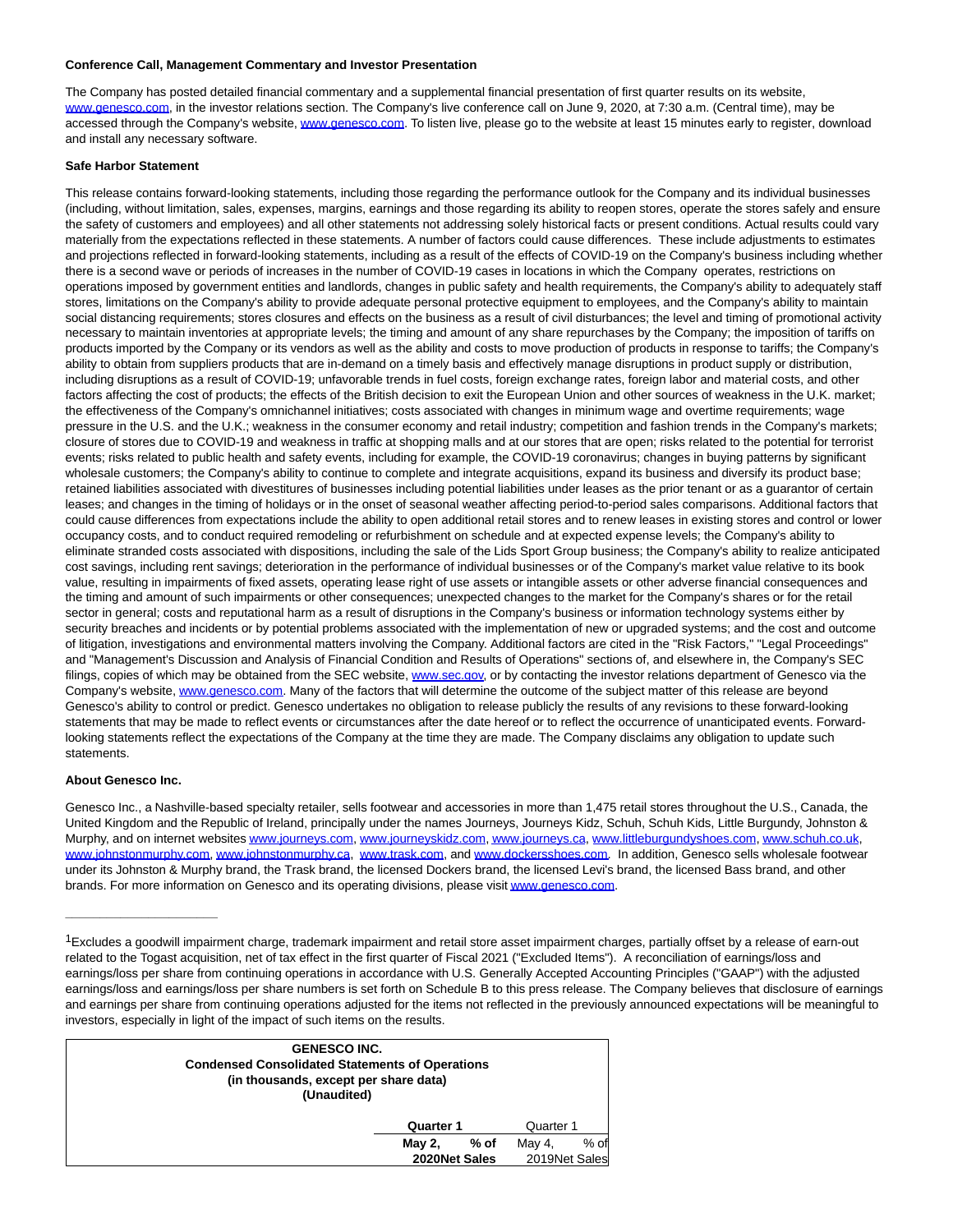| Net sales                                         | \$<br>279,232 | 100.0%\$ 495,651 |         | 100.0%  |
|---------------------------------------------------|---------------|------------------|---------|---------|
| Cost of sales                                     | 159,088       | 57.0%            | 250,743 | 50.6%   |
| Gross margin                                      | 120,144       | 43.0%            | 244,908 | 49.4%   |
| Selling and administrative expenses               | 189,042       | 67.7%            | 236,555 | 47.7%   |
| Goodwill impairment                               | 79,259        | 28.4%            |         | 0.0%    |
| Asset impairments and other, net                  | 7,861         | 2.8%             | (731)   | $-0.1%$ |
| <b>Operating income (loss)</b>                    | (156, 018)    | $-55.9%$         | 9.084   | 1.8%    |
| Other components of net periodic benefit cost     | (124)         | $0.0\%$          | (86)    | 0.0%    |
| Interest expense, net                             | 856           | 0.3%             | (166)   | 0.0%    |
| Earnings (loss) from continuing operations before |               |                  |         |         |
| income taxes                                      | (156, 750)    | -56.1%           | 9,336   | 1.9%    |
| Income tax expense (benefit)                      | (22, 126)     | -7.9%            | 2,866   | 0.6%    |
| Earnings (loss) from continuing operations        | (134, 624)    | $-48.2%$         | 6,470   | 1.3%    |
| Loss from discontinued operations, net of tax     | (153)         | $-0.1%$          | (124)   | 0.0%    |
| <b>Net Earnings (Loss)</b>                        | \$ (134, 777) | $-48.3%$         | 6,346   | 1.3%    |
|                                                   |               |                  |         |         |
| Basic earnings (loss) per share:                  |               |                  |         |         |
| Before discontinued operations                    | \$<br>(9.54)  | \$               | 0.37    |         |
| Net earnings (loss)                               | \$<br>(9.55)  | \$               | 0.36    |         |
|                                                   |               |                  |         |         |
| Weighted-average shares outstanding - Basic       | 14,110        |                  | 17,645  |         |
|                                                   |               |                  |         |         |
| Diluted earnings (loss) per share:                |               |                  |         |         |
| Before discontinued operations                    | \$<br>(9.54)  | \$               | 0.36    |         |
| Net earnings (loss)                               | \$<br>(9.55)  | \$               | 0.36    |         |
|                                                   |               |                  |         |         |
| Weighted-average shares outstanding - Diluted     | 14,110        |                  | 17,850  |         |
|                                                   |               |                  |         |         |

|                                                   | <b>GENESCO INC.</b><br><b>Sales/Earnings Summary by Segment</b><br>(in thousands)<br>(Unaudited) |                  |              |                  |
|---------------------------------------------------|--------------------------------------------------------------------------------------------------|------------------|--------------|------------------|
|                                                   | <b>Quarter 1</b>                                                                                 |                  | Quarter 1    |                  |
|                                                   | May 2,                                                                                           | $%$ of           | May 4,       | $%$ of           |
|                                                   | 2020                                                                                             | <b>Net Sales</b> | 2019         | <b>Net Sales</b> |
| Sales:                                            |                                                                                                  |                  |              |                  |
| Journeys Group                                    | 168,925<br>\$                                                                                    | 60.5%            | \$323,972    | 65.4%            |
| Schuh Group                                       | 47,165                                                                                           | 16.9%            | 76,844       | 15.5%            |
| Johnston & Murphy Group                           | 38,849                                                                                           | 13.9%            | 74,734       | 15.1%            |
| <b>Licensed Brands</b>                            | 24,293                                                                                           | 8.7%             | 20,083       | 4.1%             |
| Corporate and Other                               |                                                                                                  | 0.0%             | 18           | 0.0%             |
| <b>Net Sales</b>                                  | \$279,232                                                                                        | 100.0%           | \$495,651    | 100.0%           |
| Operating Income (Loss):                          |                                                                                                  |                  |              |                  |
| Journeys Group                                    | (37,083)<br>\$                                                                                   | $-22.0%$         | 18,976<br>\$ | 5.9%             |
| Schuh Group                                       | (15,086)                                                                                         | $-32.0%$         | (5, 428)     | $-7.1%$          |
| Johnston & Murphy Group                           | (9,584)                                                                                          | $-24.7%$         | 5,106        | 6.8%             |
| <b>Licensed Brands</b>                            | (2,501)                                                                                          | $-10.3%$         | 429          | 2.1%             |
| Corporate and Other <sup>(1)</sup>                | (12, 505)                                                                                        | $-4.5%$          | (9,999)      | $-2.0%$          |
| Goodwill Impairment                               | (79,259)                                                                                         | $-28.4%$         |              | 0.0%             |
| Operating income (loss)                           | (156, 018)                                                                                       | $-55.9%$         | 9,084        | 1.8%             |
| Other components of net periodic benefit cost     | (124)                                                                                            | 0.0%             | (86)         | 0.0%             |
| Interest, net                                     | 856                                                                                              | 0.3%             | (166)        | 0.0%             |
| Earnings (loss) from continuing operations before |                                                                                                  |                  |              |                  |
| income taxes                                      | (156, 750)                                                                                       | $-56.1%$         | 9,336        | 1.9%             |
| Income tax expense (benefit)                      | (22,126)                                                                                         | -7.9%            | 2,866        | 0.6%             |
| Earnings (loss) from continuing operations        | (134, 624)                                                                                       | $-48.2%$         | 6,470        | 1.3%             |
| Loss from discontinued operations, net of tax     | (153)                                                                                            | $-0.1%$          | (124)        | 0.0%             |
| <b>Net Earnings (Loss)</b>                        | \$ (134, 777)                                                                                    | $-48.3%$         | \$<br>6,346  | 1.3%             |

(1)Includes a \$7.9 million charge in the first quarter of Fiscal 2021 which includes a \$5.3 million charge for trademark impairment and a \$3.0 million charge for retail store asset impairments, partially offset by a \$(0.4) million gain for the release of an earnout related to the Togast acquisition. Includes a (\$0.7) million gain in the first quarter of Fiscal 2020 which includes a gain of (\$1.0) million for lease terminations, partially offset by a \$0.3 million charge for retail store asset impairments.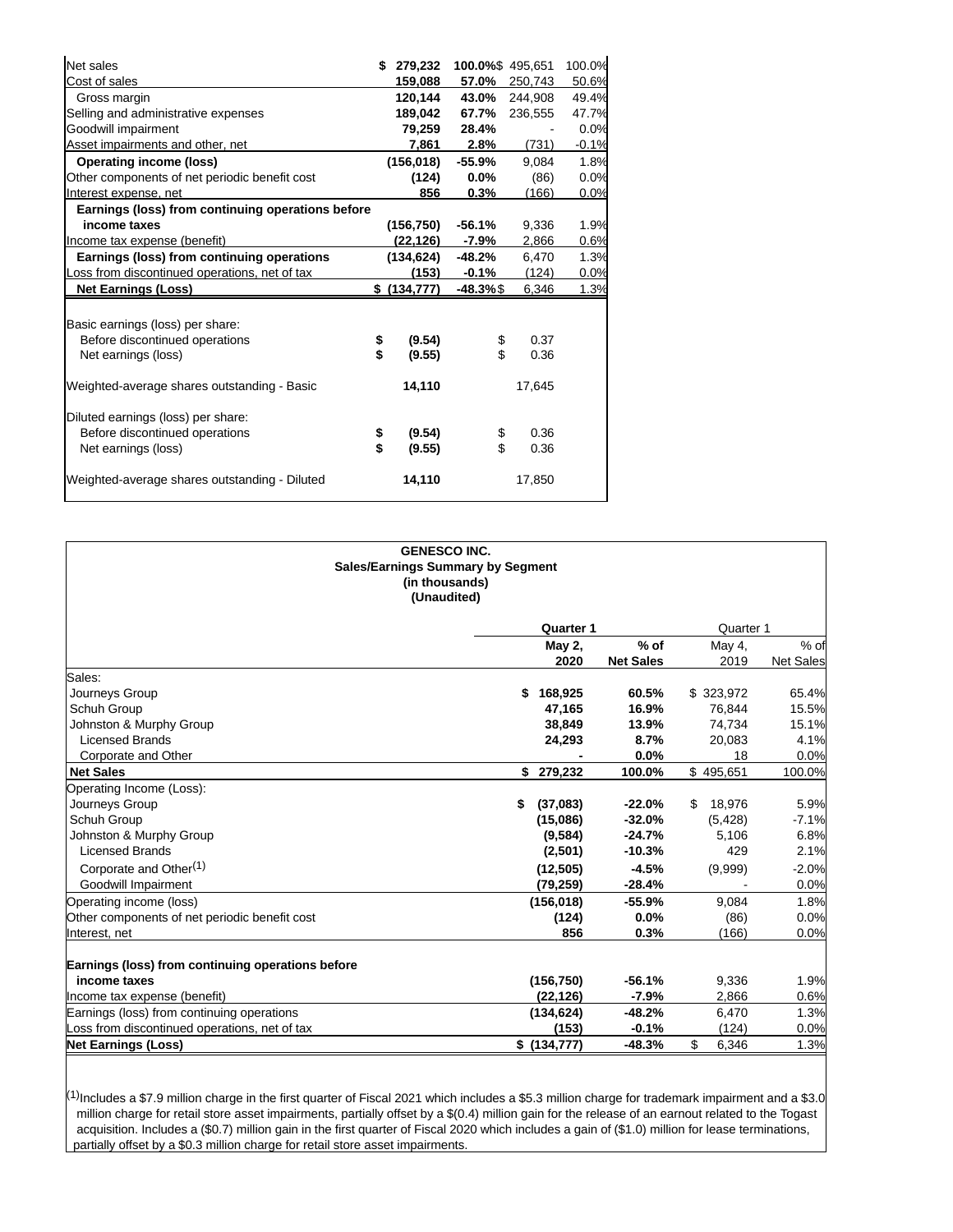## **GENESCO INC. Condensed Consolidated Balance Sheets (in thousands) (Unaudited)**

|                                             | May 2, 2020       | May 4, 2019 |
|---------------------------------------------|-------------------|-------------|
| <b>Assets</b>                               |                   |             |
| Cash and cash equivalents                   | \$<br>238,574\$   | 156,655     |
| Accounts receivable                         | 55.259            | 33,275      |
| Inventories                                 | 391,803           | 367,998     |
| Other current assets                        | 49,372            | 43,116      |
| Total current assets                        | 735,008           | 601,044     |
| Property and equipment                      | 227,058           | 271,320     |
| Operating lease right of use assets         | 692,489           | 769,922     |
| Goodwill and other intangibles              | 66,579            | 124,623     |
| Other non-current assets                    | 33,934            | 49,164      |
| <b>Total Assets</b>                         | 1,755,068\$       | 1,816,073   |
|                                             |                   |             |
| <b>Liabilities and Equity</b>               |                   |             |
| Accounts payable                            | \$<br>175,232\$   | 121,655     |
| Current portion long-term debt              | 23,741            | 13,914      |
| Current portion operating lease liabilities | 164,723           | 138,758     |
| Other current liabilities                   | 66,328            | 89,537      |
| Total current liabilities                   | 430,024           | 363,864     |
| Long-term debt                              | 198,939           | 59,762      |
| Long-term operating lease liabilities       | 615,400           | 690,432     |
| Other long-term liabilities                 | 34,883            | 39,089      |
| Equity                                      | 475,822           | 662,926     |
| <b>Total Liabilities and Equity</b>         | \$<br>1,755,068\$ | 1,816,073   |
|                                             |                   |             |

|                           | <b>GENESCO INC.</b><br><b>Store Count Activity</b>           |    |    |                |   |   |                |
|---------------------------|--------------------------------------------------------------|----|----|----------------|---|---|----------------|
|                           | <b>Balance</b><br>02/02/19OpenClose02/01/20OpenClose05/02/20 |    |    | <b>Balance</b> |   |   | <b>Balance</b> |
| Journeys Group            | 1,193                                                        | 8  | 30 | 1,171          |   |   | 1,171          |
| <b>Schuh Group</b>        | 136                                                          | 1  | 8  | 129            | 0 | 2 | 127            |
| Johnston & Murphy Group   | 183                                                          | 3  | 6  | 180            | 2 |   | 181            |
| <b>Total Retail Units</b> | 1,512                                                        | 12 | 44 | 1,480          | 3 | 4 | 1,479          |
|                           |                                                              |    |    |                |   |   |                |

| <b>GENESCO INC.</b><br><b>Comparable Sales</b> |                  |        |
|------------------------------------------------|------------------|--------|
|                                                | <b>Quarter 1</b> |        |
|                                                | May 2,           | May 4, |
|                                                | $2020^{(1)}$     | 2019   |
| Journeys Group                                 | <b>NA</b>        | 7%     |
| Schuh Group                                    | <b>NA</b>        | 2%     |
| Johnston & Murphy Group                        | <b>NA</b>        | 0%     |
| <b>Total Comparable Sales</b>                  | <b>NA</b>        | 5%     |
| Same Store Sales                               | <b>NA</b>        | 4%     |
| Comparable Direct Sales                        | 64%              | 15%    |

<sup>(1)</sup> As a result of store closures in response to COVID-19, the Company has not included first quarter Fiscal 2021 comparable sales, except for comparable direct sales, as it feels that overall sales is a more meaningful metric during this period.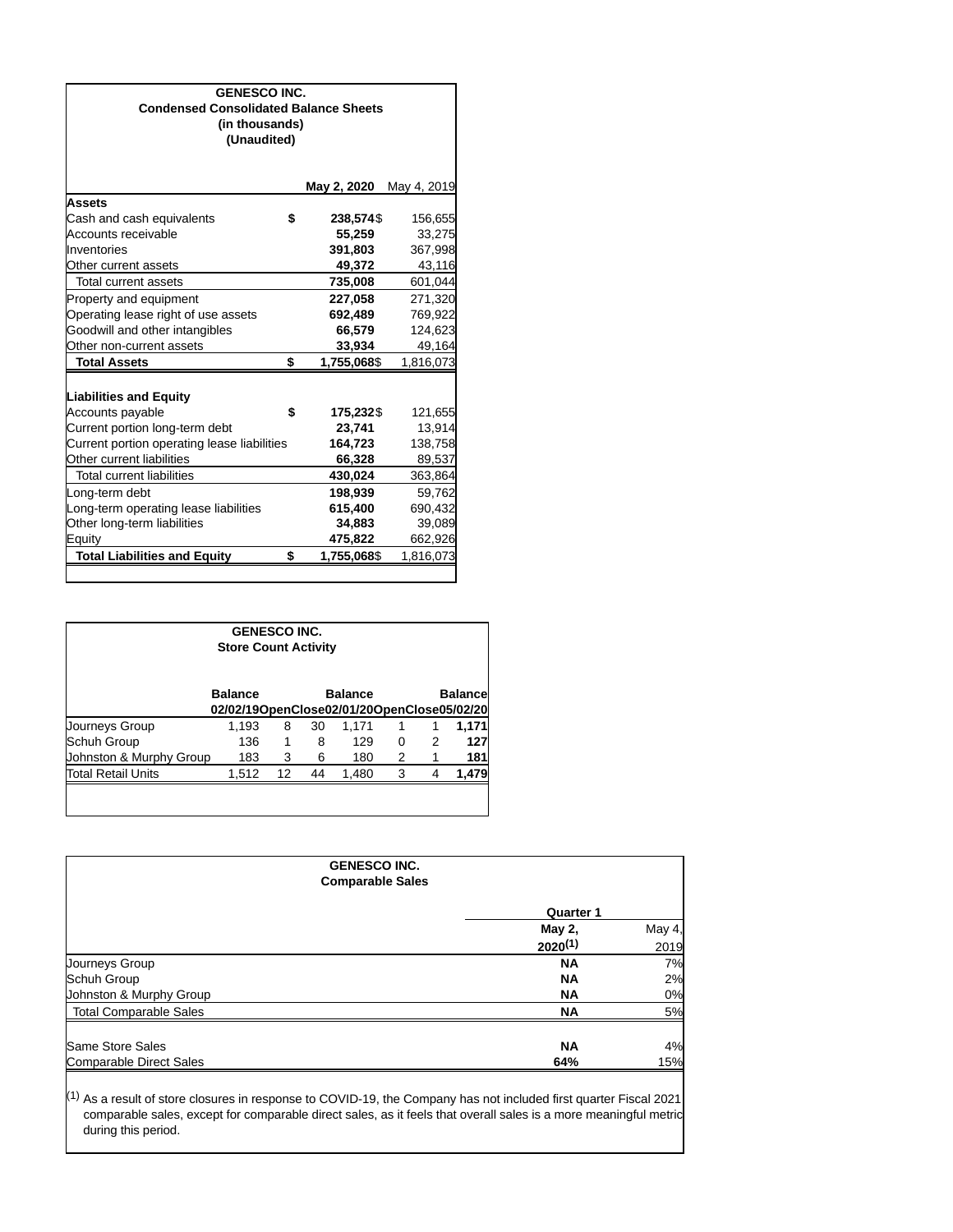| <b>GENESCO INC.</b><br><b>COVID-19 Related Adjustments</b><br>(in thousands)<br>(Unaudited)                           |                          |          |
|-----------------------------------------------------------------------------------------------------------------------|--------------------------|----------|
|                                                                                                                       | Quarter 1<br>May 2, 2020 |          |
| Goodwill impairment                                                                                                   | \$                       | 79,259   |
| Incremental retail store asset impairment <sup>(1)</sup>                                                              |                          | 2,734    |
| Trademark impairment <sup>(1)</sup>                                                                                   |                          | 5,260    |
| Release of Togast earnout <sup>(1)</sup>                                                                              |                          | (441)    |
| Excess inventory $(2)$                                                                                                |                          | 1,808    |
| Non-productive compensation <sup>(3)</sup> and (4)                                                                    |                          | 3,245    |
| UK property tax relief $(3)$                                                                                          |                          | (1, 555) |
| Incremental bad debt reserve <sup>(3)</sup>                                                                           |                          | 2,422    |
| Other $(3)$                                                                                                           |                          | (198)    |
| Total COVID-19 related adjustments                                                                                    | \$                       | 92,534   |
| $(1)$ Included in asset impairments and other, net on the Condensed Consolidated<br>Statements of Operations.         |                          |          |
| <sup>(2)</sup> Included in cost of sales on the Condensed Consolidated Statements of<br>Operations.                   |                          |          |
| (3) Included in selling and administrative expenses on the Condensed Consolidated<br>Statements of Operations.<br>(1) |                          |          |

 $(4)$ Compensation paid to furloughed workers, net of the CARES Act and UK government relief.

Schedule B

## Genesco Inc. Adjustments to Reported Earnings (Loss) from Continuing Operations Three Months Ended May 2, 2020 and May 4, 2019

The Company believes that disclosure of earnings (loss) and earnings (loss) per share from continuing operations and operating income (loss) adjusted for the items

not reflected in the previously announced expectations will be meaningful to investors, especially in light of the impact of such items on the results.

|                                                              |               |                  | <b>Quarter 1</b> |             |             |           |
|--------------------------------------------------------------|---------------|------------------|------------------|-------------|-------------|-----------|
|                                                              |               | May 2, 2020      |                  |             | May 4, 2019 |           |
|                                                              |               | Net of           | Per Share        |             | Net of      | Per Share |
| In Thousands (except per share amounts)                      | <b>Pretax</b> | Tax              | <b>Amounts</b>   | Pretax      | Tax         | Amounts   |
| Earnings (loss) from continuing operations, as reported      |               | \$<br>(134, 624) | (\$9.54)         |             | \$<br>6,470 | \$0.36    |
| Asset impairments and other adjustments:                     |               |                  |                  |             |             |           |
| Retail store asset impairment charges                        | \$<br>3,042   | 2,228            | 0.16             | \$<br>307   | 212         | 0.01      |
| Trademark impairment                                         | 5,260         | 5,153            | 0.37             |             |             | 0.00      |
| Goodwill impairment                                          | 79,259        | 79,259           | 5.62             |             |             | 0.00      |
| Gain on lease terminations                                   |               |                  | 0.00             | (1,000)     | (689)       | (0.04)    |
| Release Togast earnout                                       | (441)         | (323)            | (0.02)           |             |             | 0.00      |
| Change in vacation policy                                    | (616)         | (451)            | (0.03)           |             |             | 0.00      |
| Gain on Hurricane Maria                                      |               |                  | 0.00             | (38)        | (26)        | 0.00      |
| Impact of additional dilutive shares                         |               |                  | (0.02)           |             |             | 0.00      |
| Total asset impairments and other adjustments                | 86,504        | 85,866           | 6.08             | \$<br>(731) | (503)       | (0.03)    |
| Income tax expense adjustments:                              |               |                  |                  |             |             |           |
| Other tax items                                              |               | (2,690)          | (0.19)           |             | (58)        | 0.00      |
| Total income tax expense adjustments                         |               | (2,690)          | (0.19)           |             | (58)        | 0.00      |
| Adjusted earnings (loss) from continuing operations(1)and(2) |               | (51, 448)        | ( \$3.65)        |             | \$<br>5,909 | \$0.33    |

(1)The adjusted tax rate for the first quarter of Fiscal 2021 and 2020 is 26.8% and 31.3%, respectively.